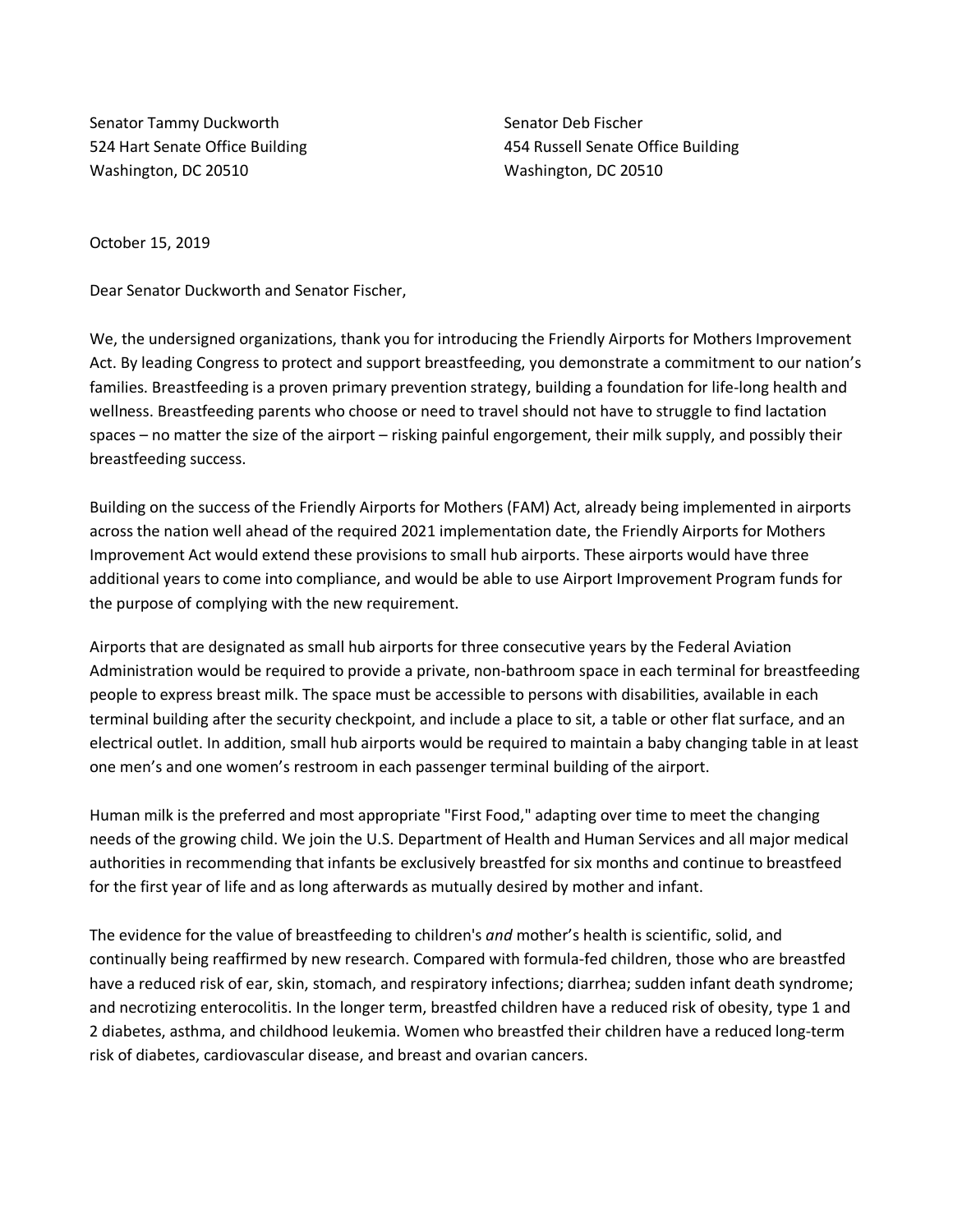Breastfeeding also provides a range of benefits for employers and society. A 2016 study of both maternal & pediatric health outcomes and associated costs based on 2012 breastfeeding rates showed that, if 90% of infants were breastfed according to medical recommendations, 3,340 deaths, \$3 billion in medical costs, and \$14.2 billion in costs of premature death would be prevented, annually!

Yet in spite of this tremendous recognition—and laws in 50 states that specifically allow women to breastfeed in any public or private location—lactating people continue to face barriers, even harassment, when breastfeeding in public. No matter what they're doing or where they are, breastfeeding people need to express milk every few hours in order to keep up their supply. And when away from their babies, airports are just one of many public places where they face challenges finding a clean, private space to pump. Missing even one needed pumping session can have several undesirable consequences, including discomfort, leaking, inflammation and infection, decreased supply, and ultimately, breastfeeding cessation. As a result, traveling can present a significant barrier to breastfeeding.

Most families today choose to breastfeed, but a range of obstacles can make it difficult to fit breastfeeding into parents' lives. We know that 80% of mothers intend to breastfeed, and 83.2% actually do breastfeed at birth. Yet only 24.9% of U.S. infants are still exclusively breastfed at six months of age.

Current federal law requires employers to provide nursing mothers who are nonexempt employees a private, non-bathroom location to express breast milk. Airport lactation spaces are therefore an important step to accommodating lactating travelers as well as lactating employees working in airports. A growing number of airports have designated lactation spaces, yet many lactating people still end up in restrooms or on airport floors. Travelers rarely have control over how long they are in transit, making accessible accommodations within airports a critical priority.

We are heartened to see the implementation of the FAM Act in large and medium hub airports and look forward to expanding similar requirements to small hub airports via the Friendly Airports for Mothers Improvement Act. This expansion supports, promotes, and protects breastfeeding in rural areas, further contributing to national public health goals.

The Friendly Airports for Mothers Improvement Act would help keep our nation's families healthy by ensuring that breastfeeding travelers and airport employees (in airports of all sizes) have access to appropriate facilities. This is an important step toward ensuring *all* families have the opportunity to reach their personal breastfeeding goals, and in improving public health.

Again, we applaud your leadership in introducing the Friendly Airports for Mothers Improvement Act and stand ready to help you achieve its passage.

Sincerely,

**CO-SIGNERS**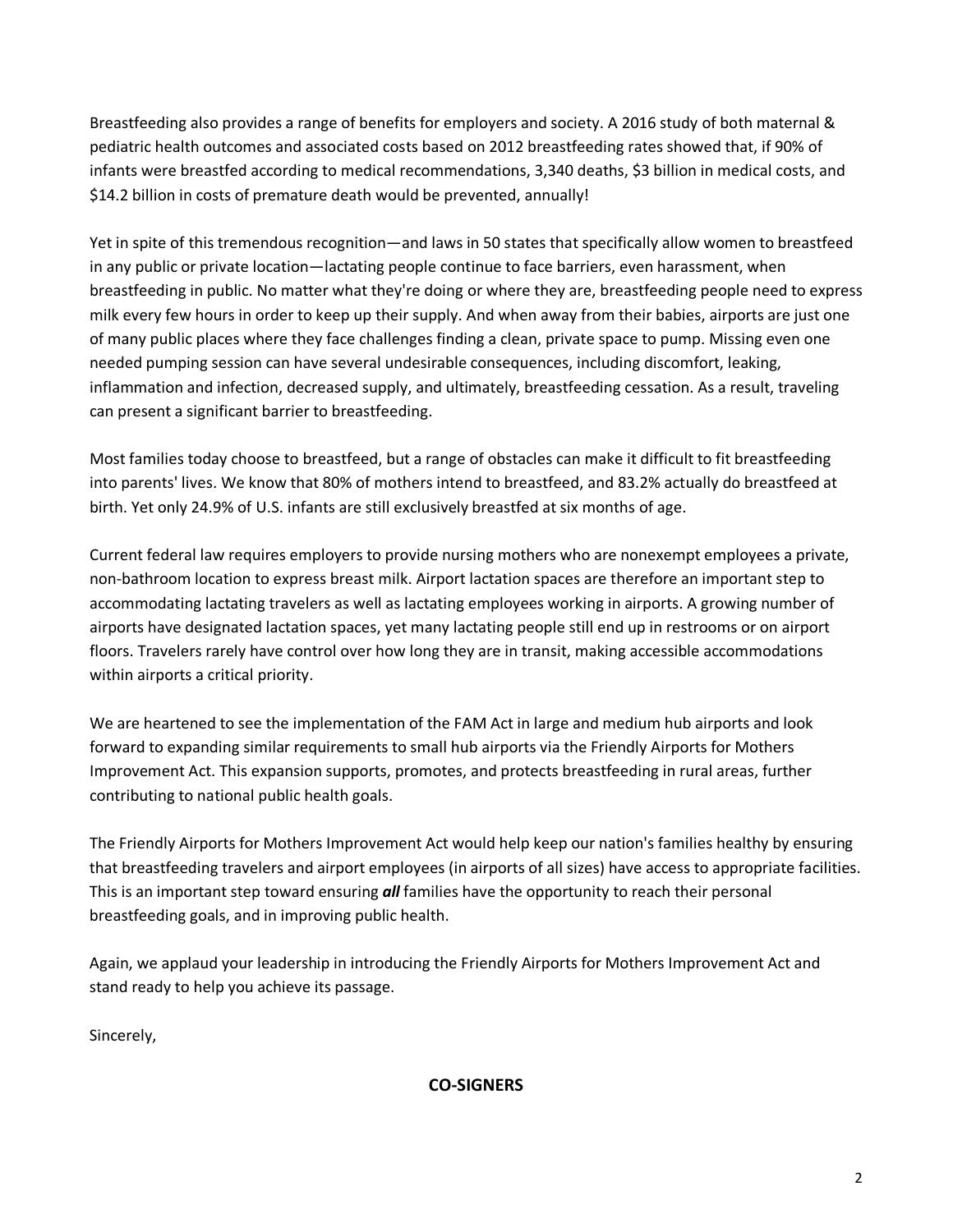## **International, National, & Tribal Organizations:**

1,000 Days Academy of Breastfeeding Medicine Academy of Nutrition and Dietetics American Academy of Family Physicians American Academy of Nursing American Academy of Pediatrics American Breastfeeding Institute American College of Nurse-Midwives American College of Obstetricians and Gynecologists Association of Maternal & Child Health Programs Association of State Public Health Nutritionists Association of Women's Health, Obstetric and Neonatal Nurses Baby-Friendly USA, Inc. CHEER (Center for Health Equity, Education, and Research) Childbirth and Postpartum Professionals Association Every Mother, Inc. HealthConnect One Healthy Children Project, Inc. Human Milk Banking Association of North America Institute for the Advancement of Breastfeeding and Lactation Education International Board of Lactation Consultant Examiners International Childbirth Education Association Lactation Education Resources Lamaze International La Leche League Alliance for Breastfeeding Education La Leche League USA Mamava Mom2Mom Global MomsRising National Association of Pediatric Nurse Practitioners National WIC Association Prairie Band Potawatomi Nation Breastfeeding Coalition Reaching Our Sisters Everywhere, Inc. United States Breastfeeding Committee United States Lactation Consultant Association Women-Inspired Systems' Enrichment

**Regional, State, & Local Organizations:**  Alabama Breastfeeding Committee Alaska Breastfeeding Coalition Alimentacion Segura Infantil (ASI) Allegheny County Breastfeeding Coalition Appalachian Breastfeeding Network Arkansas Breastfeeding Coalition Baobab Birth Collective The Breastfeeding Center of Pittsburgh Breastfeeding Coalition of Delaware Breastfeeding Coalition of South Central Wisconsin BreastfeedLA California Breastfeeding Coalition Centro Pediatrico de Lactancia y Crianza Coalition of Oklahoma Breastfeeding Advocates Colorado Breastfeeding Coalition Colorado Lactation Consultant Association Connecticut Breastfeeding Coalition District of Columbia Breastfeeding Coalition Indiana Breastfeeding Coalition The Institute for the Advancement of Breastfeeding and Lactation Education Kansas Breastfeeding Coalition Kentuckiana Lactation Improvement Coalition Lactation Improvement Network of Kentucky Maine State Breastfeeding Coalition Maryland Breastfeeding Coalition Maternity Care Coalition Michigan Breastfeeding Network Minnesota Breastfeeding Coalition Missouri Breastfeeding Coalition Montana State Breastfeeding Coalition Morning Star Moms, Inc Mothers' Milk Bank at Austin Mothers' Milk Bank Northeast New Hampshire Breastfeeding Task Force New Jersey Breastfeeding Coalition, Inc. New Mexico Breastfeeding Task Force New York City Breastfeeding Leadership Council, Inc. New York Statewide Breastfeeding Coalition, Inc. North Carolina Breastfeeding Coalition Ohio Breastfeeding Alliance Precious Jewels Moms Ministries Pretty Mama Breastfeeding LLC